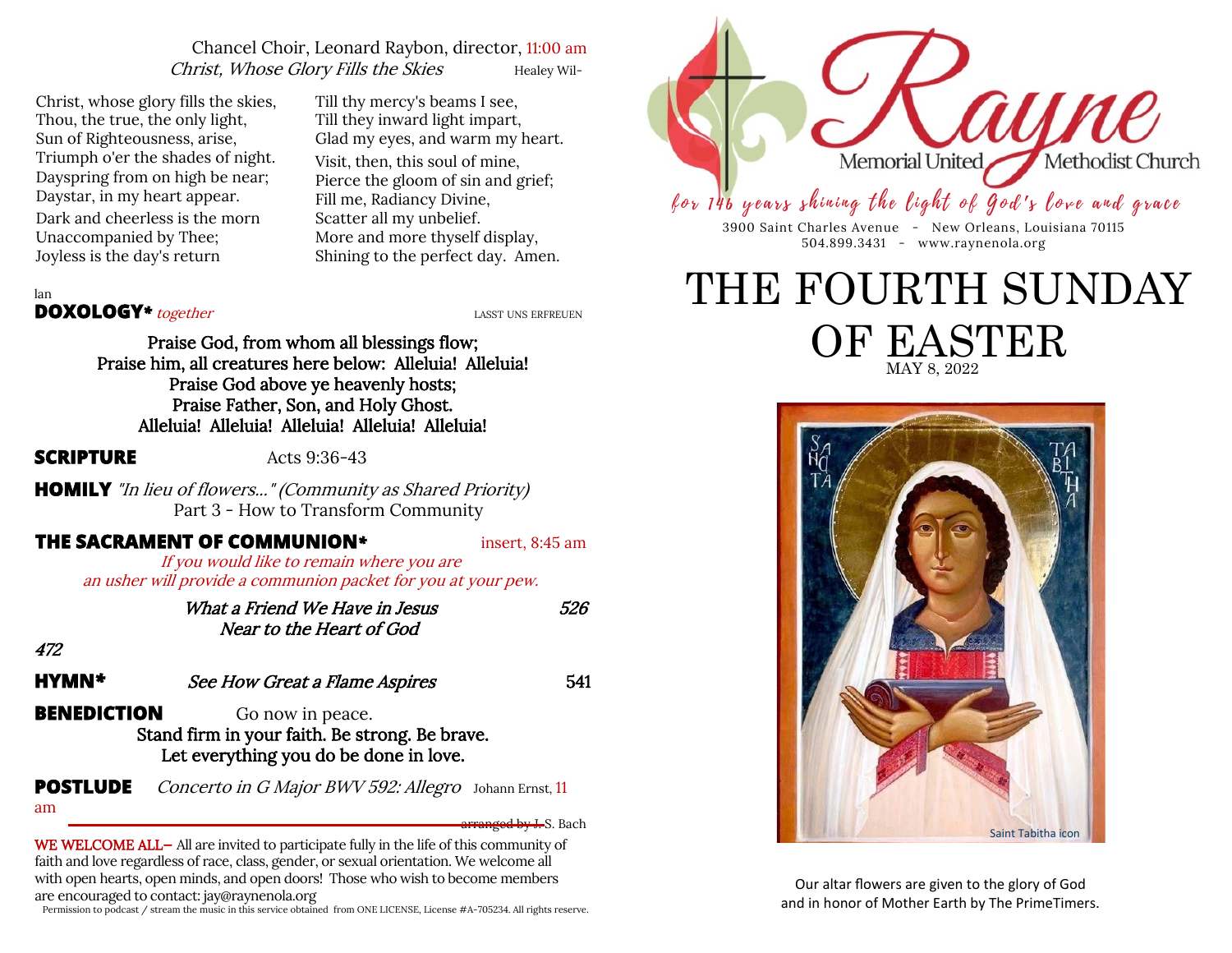# **THE CELEBRATION OF THE GOSPEL**

# All are invited to participate in any of our activities, and to become a part of this community of faith and love.

**GATHERING** Rev. Jay Hogewood

Come, Mother God, come as an enfolding nurturing presence, come as steadfast love to hold us. Come, Mother God, come as friend and comforter, healing our wounds and walking our way, come as wounded healer to make us whole. ~ "Invocation for Mothering Sunday," The Iona Community

**PRELUDE** Marcus St. Julien, 8:45 am Andee Reed, director, 11:00 am Go, My Children, with My Blessing Welsh 18th Centu-

ry

# **CALL TO WORSHIP**<sup>\*</sup> *responsively* Rev. Marissa Teauseau Horvath

We come to worship our God - Creator, Redeemer, Sustainer - Holy Three in One. In our need, we bring with us the needs of the world. We come to God, who comes to us in Jesus, and who knows by experience what human life is like. We come with our faith and our doubts;

we come with our hopes and with our fears.

We come as we are, because our God invites us to here; and God has promised never to turn us away.

# **HYMN***\** Joyful, Joyful, We Adore Thee

# 89

# **PRAYER** together

The loving guidance of God be with you. And also with you. Let us pray: Loving God, you are parent to us all. In the midst of sorrow and loss, you wipe away every tear from our eyes. Let the wonders of your love reach down to us this day. As Peter raised Tabitha from the dead, raise us to new life. Help us let go of the violence and hate that threatens to overcome our world; help us hold on to the promise of your grace,

mercy and justice. Wake us from our slumber and nourish us in the strength of your Spirit. May the world see your beauty and love living in us. For the glory of your kingdom, we pray.

# **THE LORD'S PRAYER** together 11 am

Our Father who art in heaven, hallowed be thy name. Thy kingdom come, thy will be done on earth as it is in heaven. Give us this day our daily bread, and forgive us our trespasses as we forgive those who trespass against us. Lead us not into temptation but deliver us from evil.

For thine is the kingdom, the power, and the glory, forever. Amen.

*\**The People Standing

# **RESPONSE** *together When Morning Gilds the Skies* 185 (verses 1, 3 &

When morning gilds the skies my heart awaking cries: May Jesus Christ be praised! Alike at work and prayer, to Jesus I repair: May Jesus Christ be praised!

Let all the earth around ring joyous with the sound: May Jesus Christ be praised!

4)

# **CHILDREN'S HANDBELLS AND CHOIR**

Randy and Allison Bunnell, directors, 11 am

May Jesus Christ be praised! Be this th' eternal song through all the ages long: May Jesus Christ be praised!

In heaven's eternal bliss the loveliest strain is this: May Jesus Christ be praised! Be this, while life is mine, my canticle divine:

# **THE RED STEPS** A Special Time for Our Children

At this time, children age 3 years old through 2nd grade may come forward to the front of the sanctuary for a time of sharing with the pastors then attend children's church in the education building.

# **OFFERING**

Ushers with offering plates will pass by each pew. Please pass your gift to the usher or place in the box on the table in the rear of the sanctuary.

> Cassie Segal, 8:45 am The Holy City Stephen Adams

Last night I lay a-sleeping, there came a dream so fair. I stood in old Jerusalem, beside the temple there. I heard the children singing, and ever as they sang: Methought the voice of Angels from Heav'n in answer rang; Methought the voice of Angels from Heav'n in answer rang: Jerusalem! Jerusalem! Lift up your gates and sing. Hosanna in the highest! Hosanna to your King!

And then methought my dream was changed, the streets no longer rang. Hushed were the glad Hosannas the little children sang. The sun grew dark with mystery, the morn was cold and chill as the shadow of a cross arose upon a lonely hill

as the shadow of a cross arose upon

a lonely hill. Jerusalem! Jerusalem! Hark! How the Angels sing. Hosanna in the highest, Hosanna to your King.

And once again the scene was changed; new earth there seemed to be. I saw the Holy City beside the endless sea; The light of God was on its streets, the gates were open wide, and all who would might enter, and no one was denied. No need of moon or stars by night, or sun to shine by day, it was the new Jerusalem that would not pass away. It was the new Jerusalem that would not pass away. Jerusalem! Jerusalem! Sing, for the night is o'er! Hosanna in the highest, Hosanna forevermore! Hosanna in the highest, Hosanna forevermore!